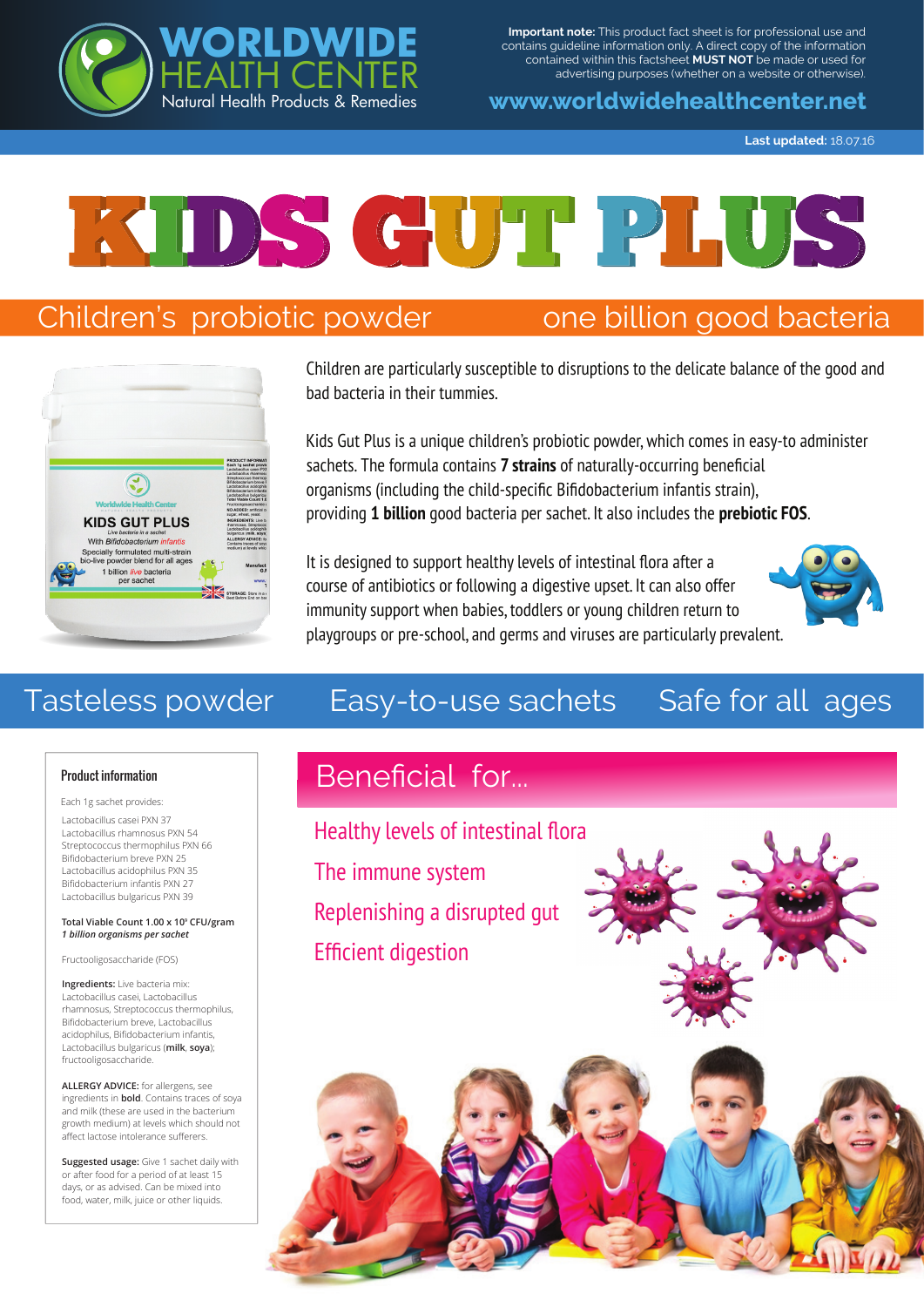# **About the ingredients...**

# **Probiotics**

Probiotics are **friendly bacteria** that help to maintain the natural balance of organisms (gut flora) in the intestines. They do this by **competing for space and food** with harmful organisms that would otherwise make people sick, particularly if allowed to flourish and grow in large numbers.

Maintaining healthy gut flora helps us to **digest food**, **absorb proteins**, **produce B vitamins** and support the **immune system**. It also helps to protect the **gut wall** and prevents more harmful organisms from establishing themselves.

Each person's mix of bacteria varies, but interactions between a person and the micro-organisms in their body, and among the microorganisms themselves, can be crucial to their **health and well-being**.

The delicate balance of healthy gut flora can be disrupted by a wide range of factors, including **illness** and the use of **antibiotics** (which indiscriminately destroy both good and bad bacteria in the body). Children are particularly susceptible to such disruptions.

Most probiotics are live micro-organisms that are similar to those naturally found in the gut, especially in those of breastfed infants (who have natural protection against many diseases).

Gut-Buddies Infantis Complex is a high potency, multi-strain probiotic supplement, designed specially for children. Not only does it contain the child-specific Bifidobacterium infantis strain, it comes in an easy-to-administer tasteless powder form - it can be added to any liquid. Providing **1 billion bacteria** per sachet, the 7 strains help to ensure that parents can replenish their children's vulnerable tummies with a diversity of beneficial flora. The friendly bacteria contained in Gut-Buddies Infantis Complex occur naturally in the digestive tracts of children.

# **Prebiotic (FOS)**

**Pro**biotics are not to be confused with **pre**biotics, which are basically **a source of food to help probiotics** grow, multiply and survive in the gut.

They are fibres, which cannot be absorbed or broken down by the body and therefore serve as an excellent food source for probiotics (particularly the Bifidobacteria strain), to encourage an increase in their numbers.

While probiotics are living micro-organisms, prebiotics are non-living. When probiotics and prebiotics are mixed together, they form a **synbiotic**.

By nature, prebiotics **do not** stimulate the growth of bad bacteria or other pathogens. The official definition of "prebiotic" is: "non-digestible food ingredients that beneficially affect the host by selectively stimulating the growth and/or activity of one or a limited number of bacteria in the colon, which can improve host health."

We have therefore included the prebiotic Fructooligosaccharide (or **FOS**) in the Gut-Buddies Infantis Complex formula. It has been a popular dietary supplement in Japan for many years and is now becoming increasingly popular in Western cultures for its prebiotic effects. FOS serves as a substrate for microflora in the large intestine, increasing overall **gastrointestinal tract health**. It is also used as a supplement for preventing **yeast infections**.

Several studies have also found that FOS promotes **calcium absorption** in the human gut. The intestinal microflora in the lower gut can ferment FOS, which results in a reduced pH. Calcium is more soluble in acid, and, therefore, more of it comes out of food and is available to move from the gut into the bloodstream.